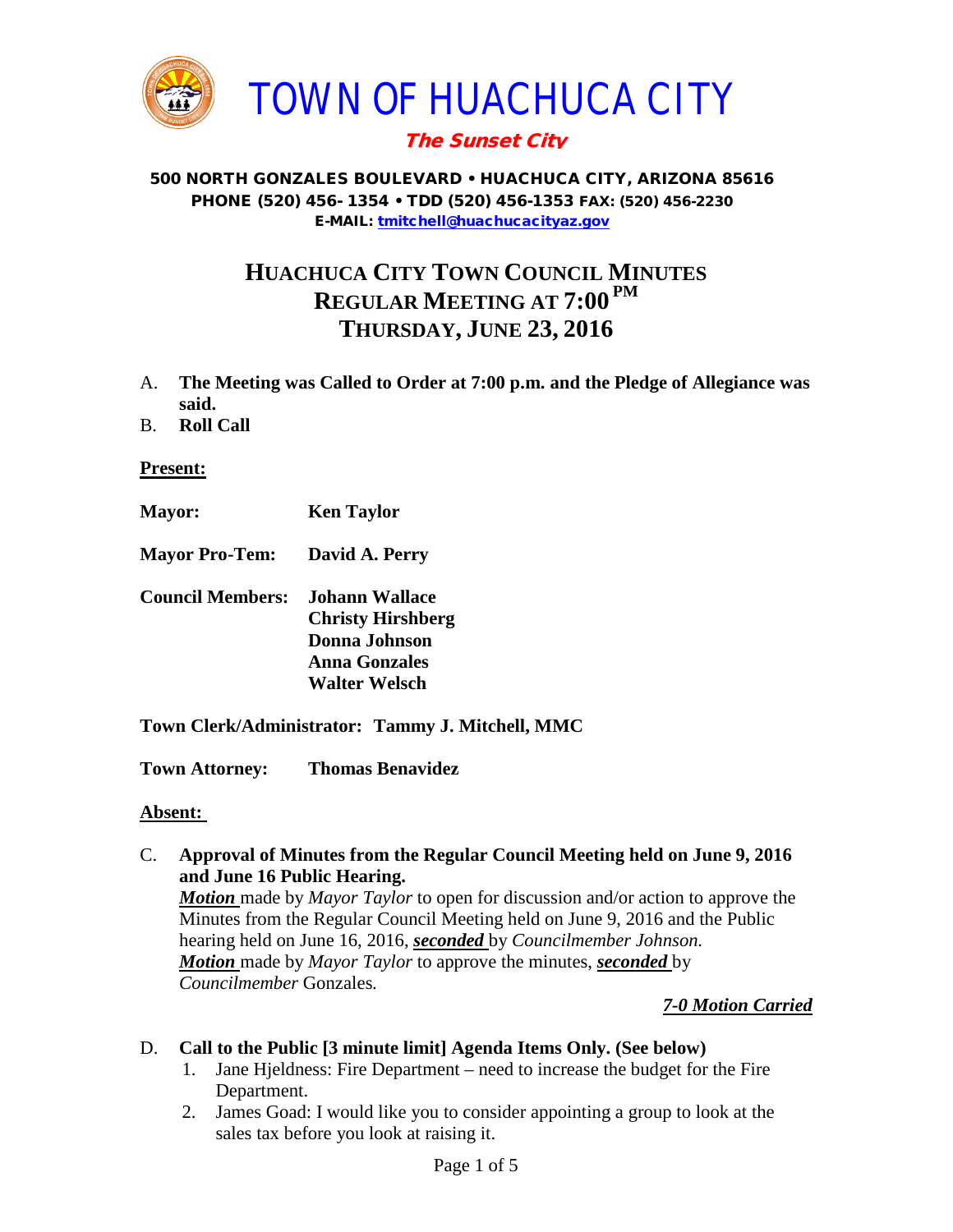## E. **Reports by Council Members and Officers:**

- 1. *Councilmember Welsch - Library/Senior Center***-** Councilmember Welsch said Director Norris is working with Grasshopper to redo the side of the Library. The Senior Center is doing well.
- 2. *Councilmember Johann-Wallace-Planning and Zoning***-** Councilmember J Wallace reported that we have our next meeting on July 6, 2016. Our item for the agenda is the WLB Group for our General Development Plan. We need to professionally get this done because it is so out of date there are a lot of steps to go through.
- 3. *Council Member Hirshberg-Parks and Recreation***-**Council Member Hirshberg reported that it was a low turnout for the picnic in the park, in part due to the record breaking heat. However, with the power outage many Huachuca families were picnicking in the park and grilling around dinner time. There is a special meeting planned for Parks and Rec's Board on Monday June 27th for final plan for the July  $4<sup>th</sup>$ . The next event following July  $4<sup>th</sup>$  is Family Game Night held at the Community Center on July  $23<sup>rd</sup>$ . On Friday August  $5<sup>th</sup>$ there will be a back to school Ice Cream Social held at the Senior Center from 6-9 PM.
- 4. *Councilmember Johnson - Public Safety-*Councilmember Johnson reported that so far to date this year the Police responded to 920 calls, affected 634 traffic stops, issued 186 warnings and repair orders with 238 separate violations, issued 434 separate charges on 328 tickets and arrested 85 people. The Animal Shelter responded to 106 calls. The Fire Department responded to 225 EMS calls and 31 fire calls. Chief Thies reported that the meet and greet house is doing great. He is really proud of the response and the project as a whole.
- 5. *Mayor Pro Tem Perry - Public Works-* Councilmember Perry reported that Public Works has been busy painting parking lots and working on the parks. The landfill is preparing for the fireworks making sure everything is covered.
- 6. *Councilmember Gonzales - Finance-* Councilmember Gonzales thanked everyone for working with the budget.
- 7. *Mayor Taylor -*May*or* Taylor asked about the next meetings for budgets are going to be. Clerk Mitchell announced July  $9<sup>th</sup>$  we will have a budget hearing. Mayor Taylor thanked the council and Clerk Mitchell for being hear on all the meeting we have been having and working diligently on getting this done
- 8. *Tammy Mitchell - Town Clerk's/Administrator Report-*Clerk Mitchell has no report at this time.
- F. **Unfinished Business: Discussion and/or Action [Mayor Taylor]: Implementation and timeline for adopting new and increased sales [transaction privilege] taxes.**

*Motion* made by *Mayor Taylor* to open for discussion and/or action, *seconded* by *Mayor Pro Tem Perry.* Mayor Taylor said we are still gathering information on all the different taxes.

# G. **New Business:**

1. **Discussion and/or Action [Mayor Taylor]: Analysis of the Fire Department Budget.**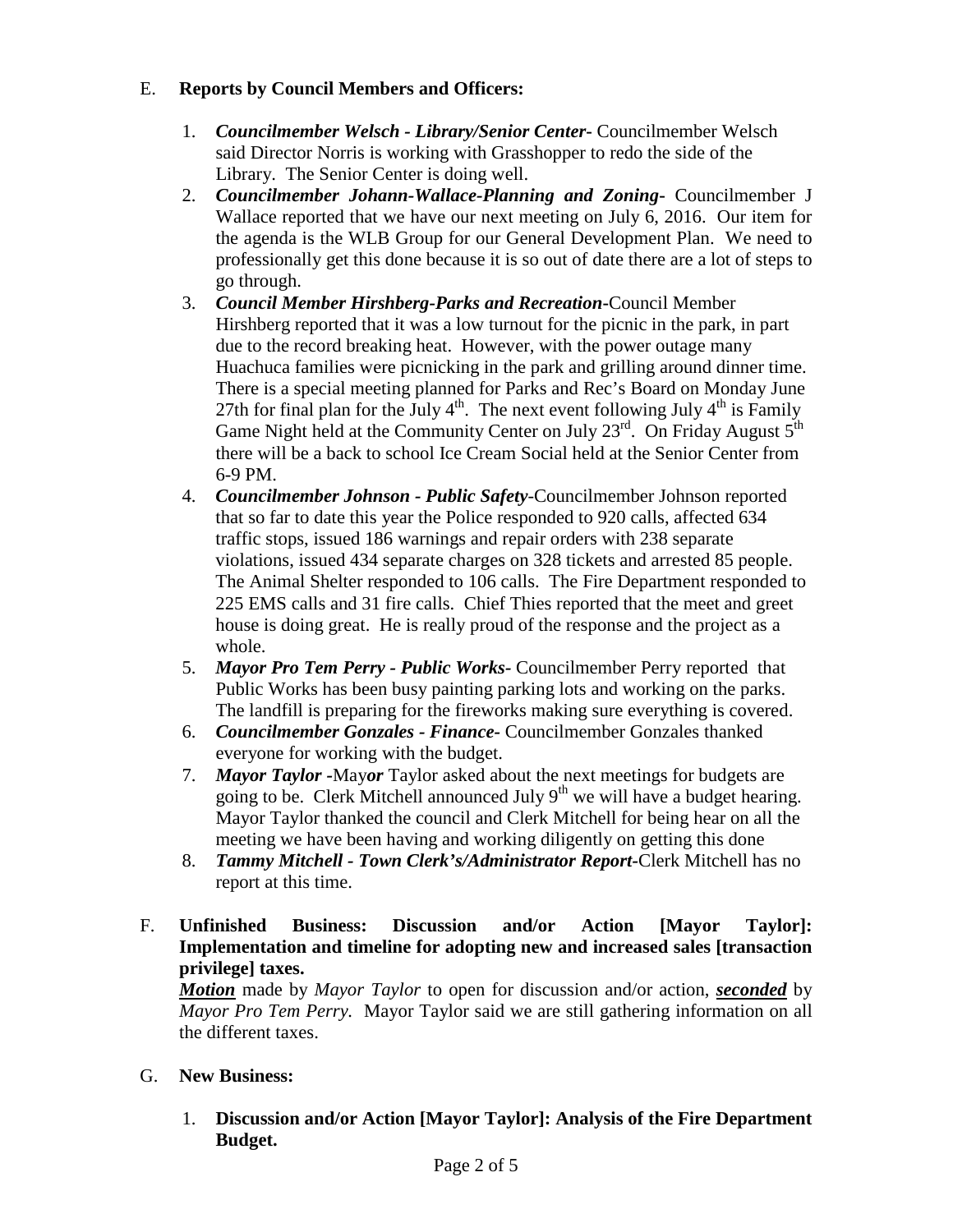*Motion* made by *Mayor Taylor* to open for discussion and/or action, *seconded* by *Councilmember Gonzales.*

Mayor Taylor stated that the volunteer Fire Department has changed in the past years. We are looking at making some changes to maybe have a full time medical service. Mayor Pro Tem Perry stated that with the three options we are working on the wrinkles of option three. He would like to move forward with option three and will have to pay the EMS minimum wage. Chief Allmon said he has 5 EMT's. Mayor Pro Tem Perry said when we tried to get the ambulance service back to Huachuca we were threatened. So, now we are looking at other and all ideas.

Mayor Taylor said we are looking at adding the 200,000 for a fire engine. The way this works is if we go for a grant we will need to have that money budgeted.

Council member Johnson said that the police and fire are always left out. Councilmember Wallace has some good ideas. You need to have EMT if something happens. Councilmember Wallace said we discussed this last night. Mayor Pro Tem Perry said he would like to see us get two new fire trucks. Councilmember Johnson said that people are thinking this council is just saying what you want to hear.

Mayor Pro Tem asked if we need to make a motion. Chief Allmon explained option three with stipend pay for the EMT to the council. Chief Allmon also said he made 40 thousand on ice and that could be a down payment on a truck. He is looking at a type three truck that could possible go out of state if needed. Mayor Taylor stated we are trying to accomplish all these things.

A question was raised from the audience from Stuart Jenson. Mayor Taylor moved to suspended the rules and let Mr. Stuart Jenson ask his question, seconded by Councilmember Wallace.

Mr. Jenson asked if these changes and money just going into the General Fund. Chief Allmon said he has his own line item that has just his truck fund.

*Motion* made by *Mayor Taylor* to resume normal meeting, *seconded* by *Councilmember Johnson.*

2. **Discussion and/or Action [Mayor Taylor]: Memorandum of Understanding with the Sierra Vista Company of the Arizona Rangers to have the Rangers provide assistance and support to the Town's Police Department.** *Motion* made by *Mayor Taylor* to open for discussion and/or action, *seconded*

by *Mayor Pro Tem Perry.* The Council had some questions about a few items with the MOU and wanted to postpone this till next meeting.

3. **Discussion and/or Action [Mayor Taylor]: For sending the two new police officer candidates (Mr. Platt and Mr. Arnett) to the Arizona Police Academy.**

*Motion* made by *Mayor Taylor* to open for discussion and/or action, *seconded* by *Councilmember J. Wallace.*

*Motion* made by *Mayor Taylor* to send the two new police officer candidates to the Academy, *seconded* by *Councilmember Gonzales.*

*7-0 Motion Carried*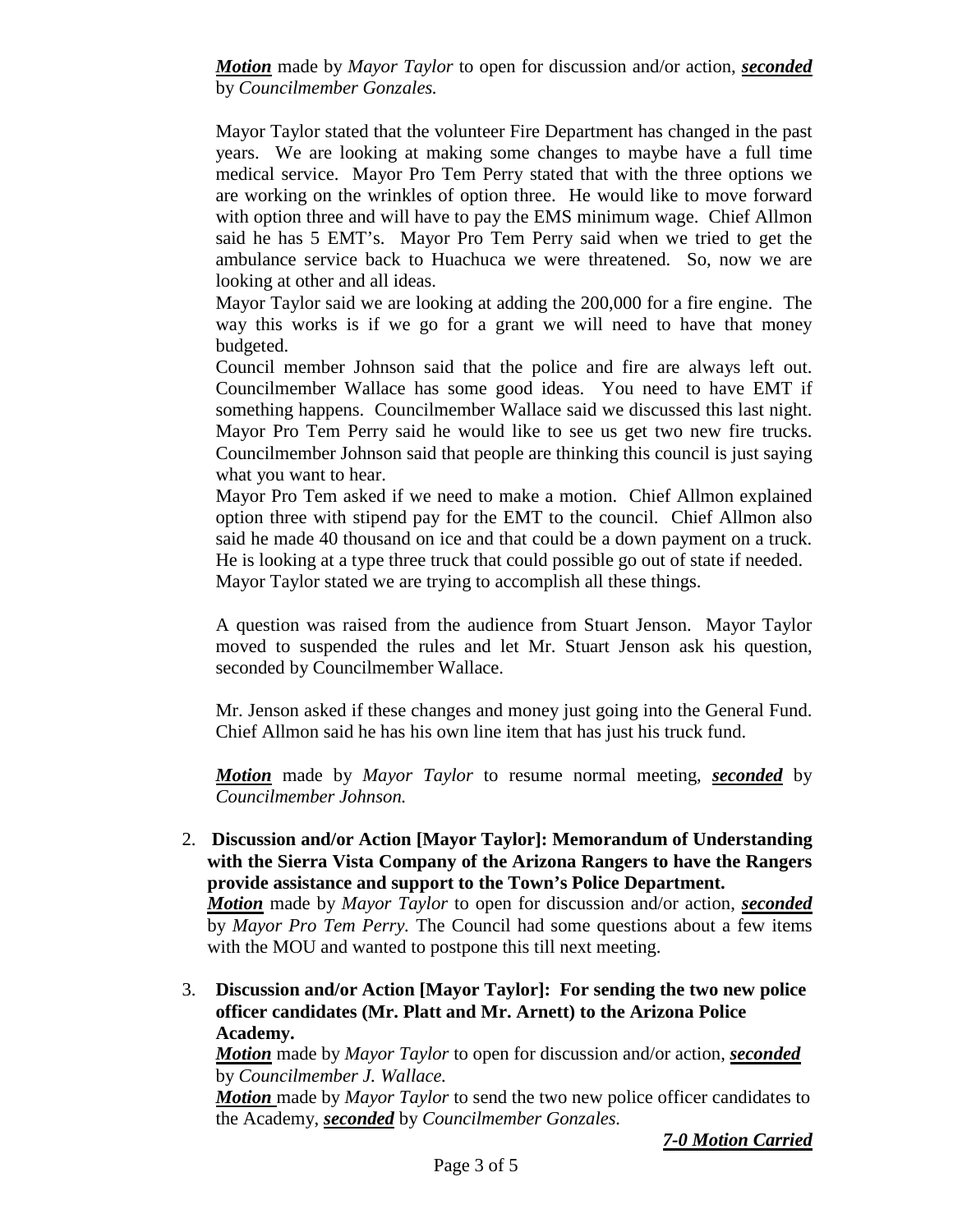4. **Discussion and/or Action [Councilmember Welsch]: Questions concerning contract performance by previous accounting services provider, MG Patience, CPA.** *Motion* made by *Councilmember Welsch* to open for discussion and/or action, *seconded* by *Mayor Taylor. Motion* made by *Councilmember Welsch* to direct staff to look at the legal compliances of the former accounting services, *seconded* by *Councilmember Johnson.*

# *7-0 Motion Carried*

- 5. **Discussion and/or Action [Mayor Taylor]: Discussion on charging people outside city limits for emergency services.** *Motion* made by *Mayor Taylor* to open for discussion and/or action, *seconded* by *Mayor Pro Tem Perry.* Chief Allmon said we can charge for fire on outside city limits. He is getting the documents ready for and we will send them out to
- 6. **Discussion and/or Action [Mayor Taylor]: Discussion and possible action on issues rising on budget workshops.**

*No Discussion*

## H. **Payment Approval Report in the amount of \$94,012.71**

all the homeowners that live in that area.

*Motion* made by *Mayor Taylor* to open for discussion and/or action, *seconded* by *Councilmember Hirshberg.*

*Motion* made by *Mayor Taylor* to approve the payment of \$94,012.71, *seconded* by *Councilmember Hirshberg.*

*7-0 Motion Carried*

- I. **Call to the Public: [3 min. limit] ARS38-431-01 Public body may make an open call to the public during a public meeting, subject to reasonable time, place and manner restrictions, to allow individuals to address the public body on any issue within the jurisdiction of the public body. At the conclusion of an open call to the public, individual members of the public body may respond to criticism made by those who have addressed the public body, may ask staff to review a matter or may ask that a matter be put on a future agenda. However, members of the public body shall not discuss or take legal action on matters raised during an open call to the public unless the matters are properly noticed for discussion and legal action.**
	- 1. Neil Josephson: ARS states 60 days for political signs. George Nerhan has his political signs up already, they need to come down.
	- 2. Stuart Jensen: The town has rules that everyone must follow. When one of the people that don't want to follow the rules says they will sue the town, I hope the response is, we will see you in court.
	- 3. Cynthia Butterworth: I heard the possibility of a fast food restaurant coming into town. I can't see the point of bringing in a business that will put another business out of service.
	- 4. James Goad: spoke about the credit card policy and employees using the credit cards for personal means.
	- 5. Rod Peiron: What is happening to get the rating back down to where it needs to be?